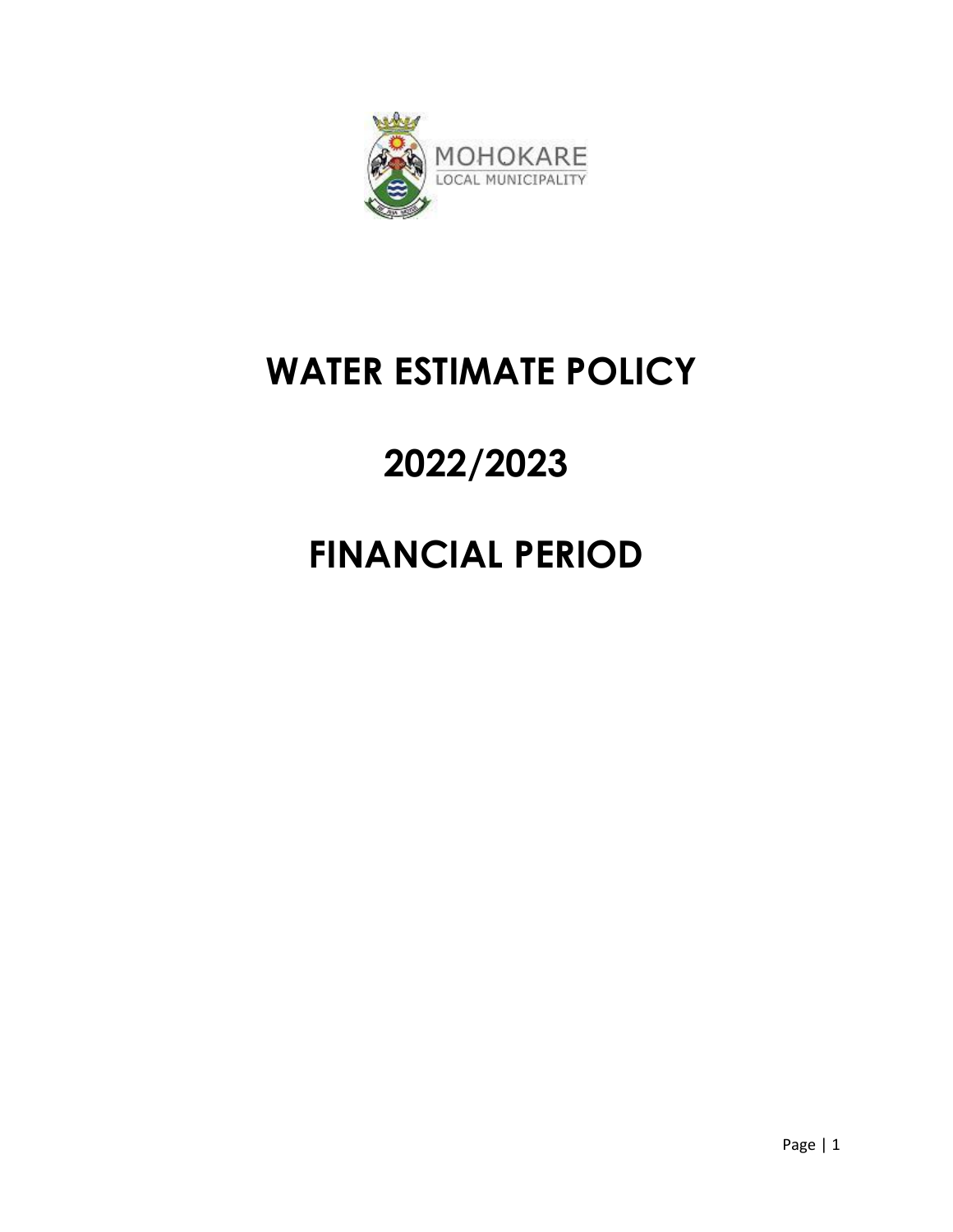## **Contents**

| No.          | <b>Subject Matter</b>             | Page |
|--------------|-----------------------------------|------|
| 1            | <b>Declaration of Intent</b>      | 3    |
| $\mathbf{2}$ | Objective                         | 3    |
| 3            | <b>Terminology of definitions</b> | 3    |
| 4            | <b>Scope of Application</b>       | 4    |
| 5            | <b>Governing Prescripts</b>       | 4    |
| 6            | <b>Guiding principals</b>         | 4    |
| 7            | <b>Procedures</b>                 | 5    |
| 8            | <b>Management reporting</b>       | 5    |
| 9            | Policy implementation and review  | 5    |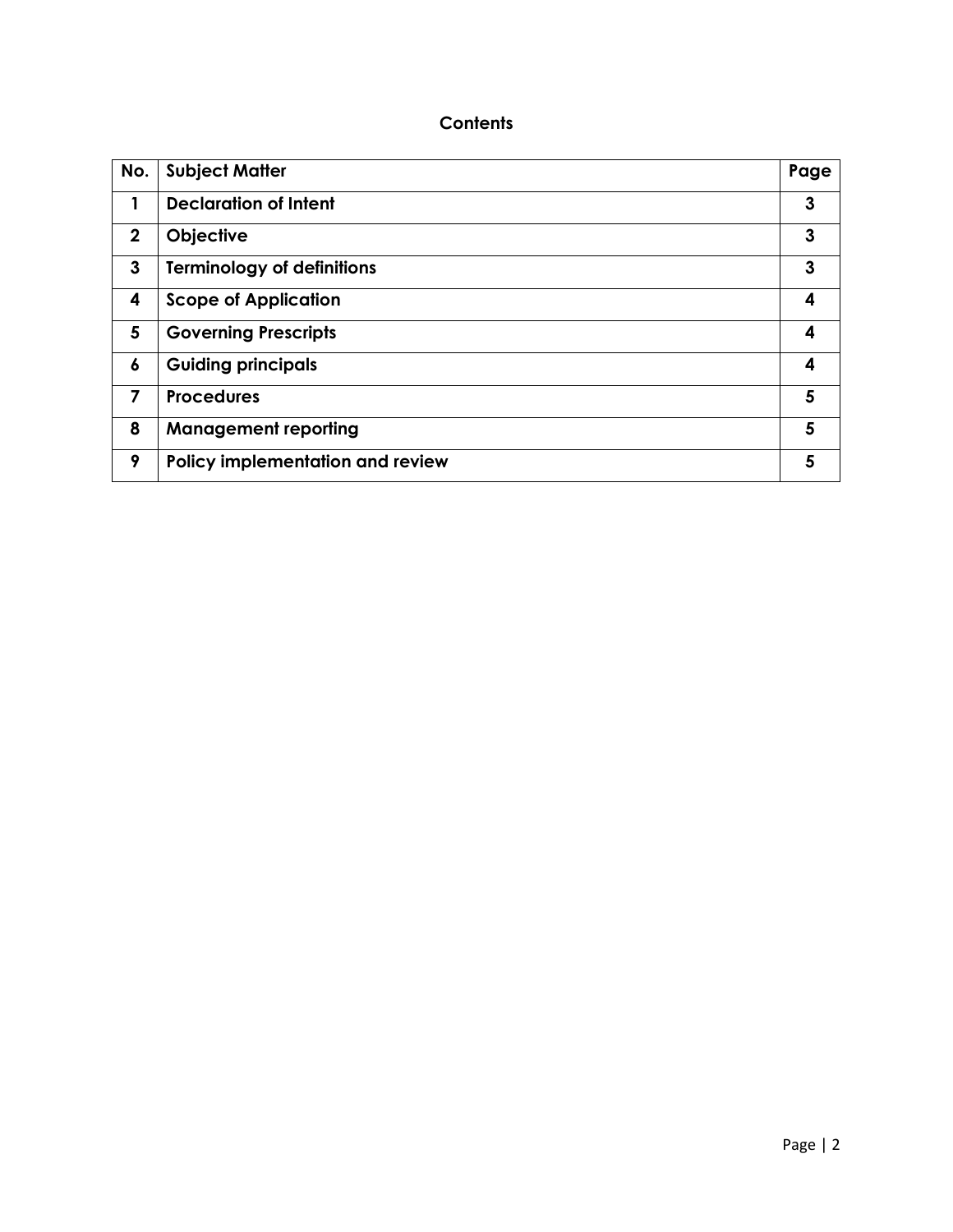### **1. DECLARATION OF INTENT**

At its broadest level, the Municipal Finance Management Act No. 56 of 2003 endeavors' "to secure sound and sustainable management of the fiscal and financial affairs of the municipalities and municipal entities by establishing norms and standards and other requirements".

In particular Chapter 8 of the Municipal Finance Management Act No.56 of 2003 places the onus on the Accounting Officer to manage the financial administration of the municipality and for this purpose to take all reasonable steps to ensure:

- that the resources of the municipality are used effectively, efficiently and economically and
- that full and proper records of the financial affairs of the municipality are kept in accordance with any prescribed norms and standards.

#### **2. OBJECTIVE**

The objective of the policy document is to ensure that water consumptions are reliably estimated when no meter readings are available for those meters where water consumption most probably did occur.

This policy document addresses the following areas:

- **What gives rise to an estimate being levied**
- **When will estimates be levied**
- **How estimates are calculated**
- Reasonability calculation for long outstanding estimates
- **Provision adjustment at year end**

#### **3. TERMINOLOGY AND DEFINITIONS**

In this policy, unless the context indicates otherwise, a word or expression to which a meaning has been assigned has the same meaning and -

*Actual consumption* - means the measured consumption of any consumer.

*Average consumption / interim* ‐ means the estimated average consumption of a consumer, per meter.

#### *Consumer* - means

- a) Any person who occupies premises to whom, and in respect to which premises, the Municipality:
	- i. Has agreed to provide water services;
	- ii. Is actually providing water services;
	- iii. Has entered into an agreement with the Municipality for the provision of water services to or on any premises;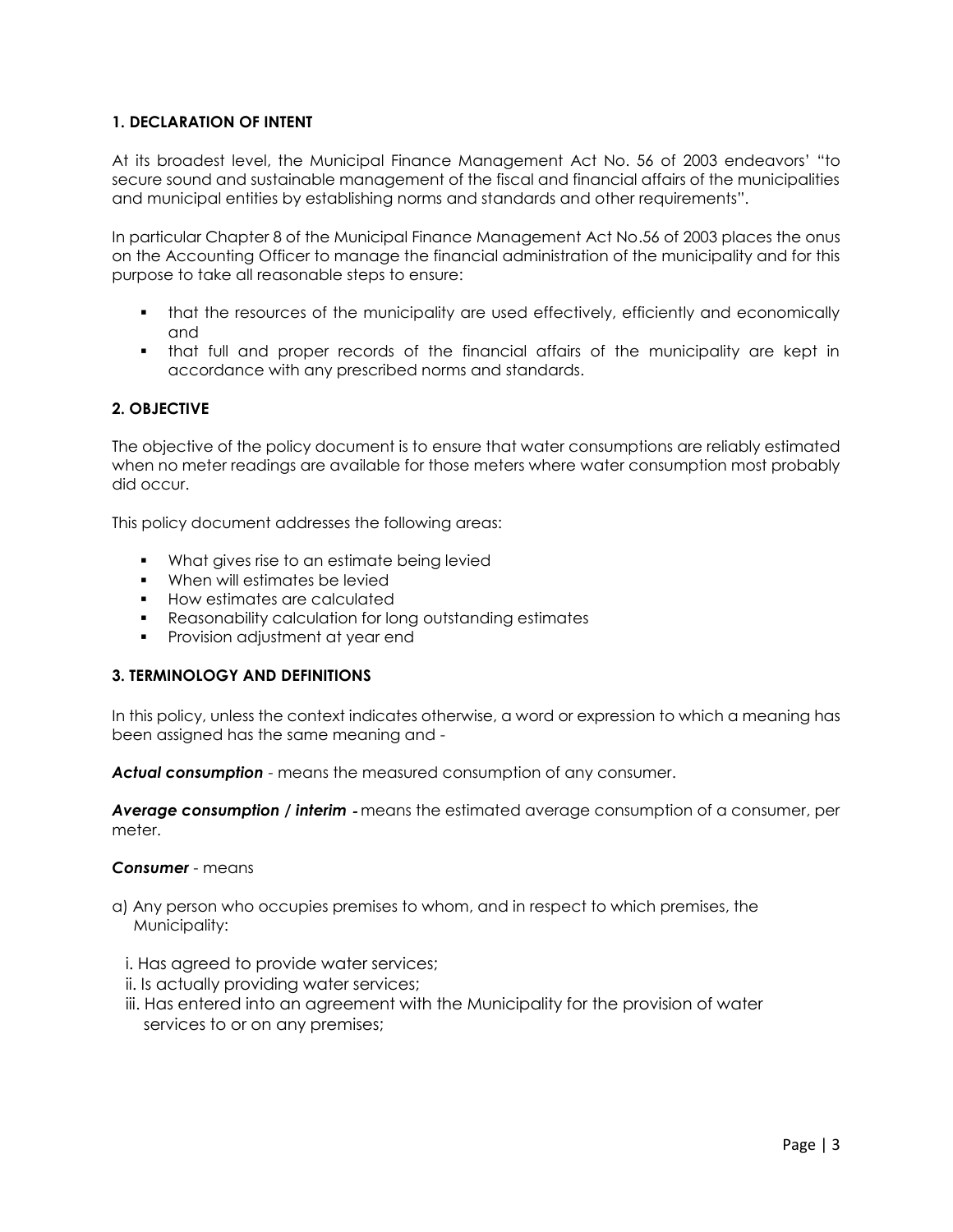- b) The owner of any premises to which the Municipality is providing water services;
- c) Where water services are provided through a single connection to a number of accommodation units or consumers or occupiers, means the person to whom the Municipality has agreed to provide such water services; and
- d) Any end‐user who receives authorised water services from the Municipality or other water service institutions.

**Consumer period** - means the period between successive monthly readings or reading estimates irrespective of the period between reading dates.

**Open Estimates** - Is all meters for which interims were levied during the year and at year end, no actual reading has been captured which means this is still an open estimate.

#### **4. SCOPE OF APPLICATION**

This policy directs those officers who are charged with accounting of water estimates, as well as those charged with the calculation of the year‐end provisions.

#### **5. GOVERNING PRESCRIPTS**

- 5.1. Municipal Finance Management Act
- 5.2. MUNSOFT: Meter Maintenance Manual
- 5.3. Water Service By‐Law
- 5.4**.** GRAP 9: Revenue

#### **6. GUIDING PRINCIPALS**

Water Services By-law Paragraph 7(3): The Municipality may estimate the quantity of water services provided in respect of a period or periods within the interval between successive measurements and may charge a consumer for the services so estimated.

Munsoft Meter Averaging: Meters may be averaged or estimated only on unread meters. If the meter has been "actually" read the system will not average or estimate the meter.

GRAP 9: Revenue: Revenue should be recognised as follows:

Paragraph 20 ‐ Rendering of services: When the outcome of a transaction involving the rendering of services can be estimated reliably, revenue associated with the transaction shall be recognised by reference to the stage of completion of the transaction at the reporting date. The outcome of a transaction can be estimated reliably when all the following conditions are satisfied:

- (a) The amount of revenue can be measured reliably.
- (b) It is probable that the economic benefits or service potential associated with the transaction will flow to the entity.
- (c) The stage of completion of the transaction at the reporting date can be measured reliably.
- (d) The costs incurred for the transaction and the costs to complete the transaction can be measured reliably.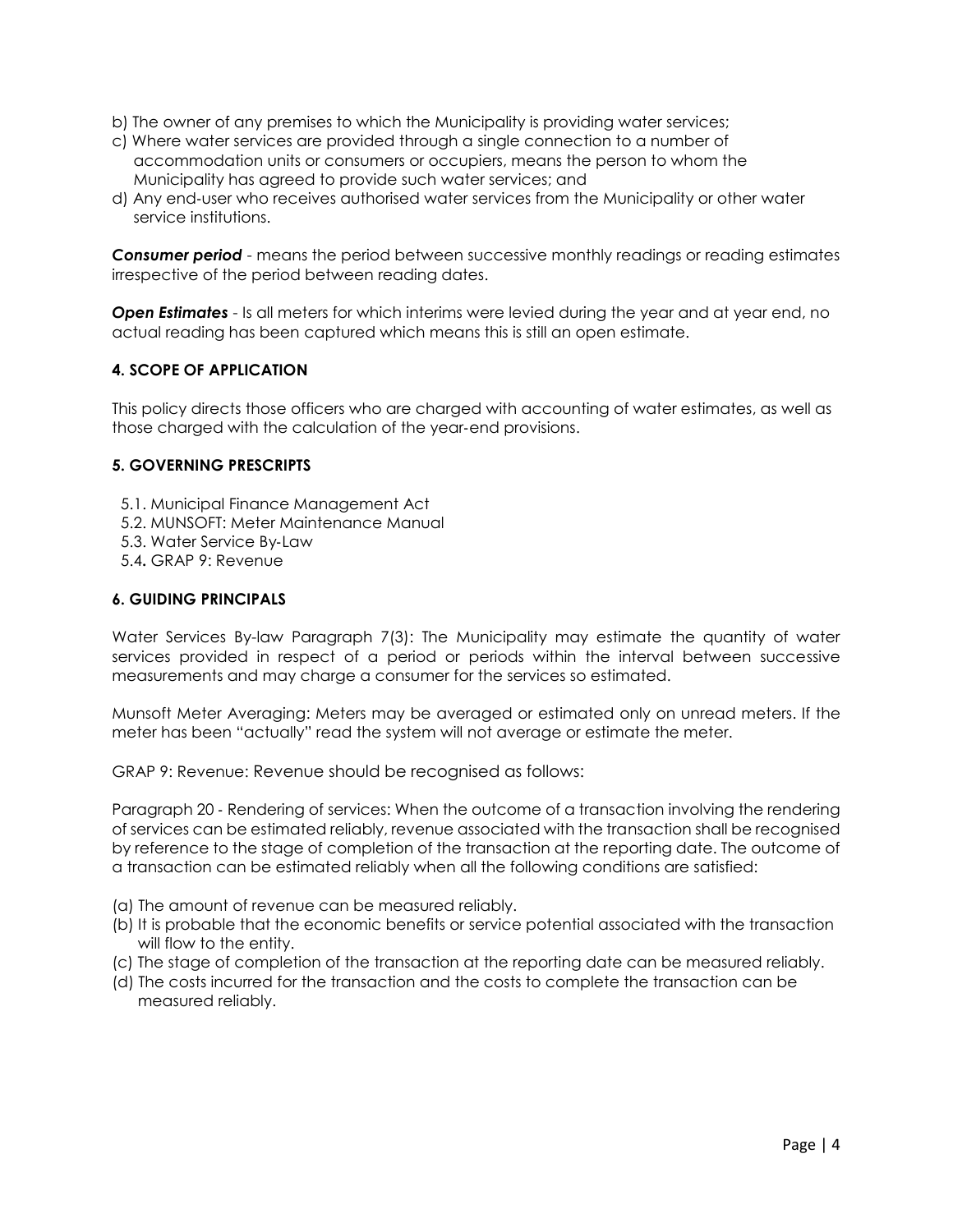### **7. PROCEDURES**

Refer to Annexure A of the policy

- 7.1 When will estimates be levied to consumers
- 7.2 Timeframes for a billing run
- 7.3 Exception reports
- 7.4 MUNSOFT calculation of water estimates
- 7.5 Year-end adjustments on water estimates with no actual reading

#### **8. MANAGEMENT REPORTING**

A monthly / quarterly report from the Revenue Manager should occur on all problems and progress regarding replacement of water meters. Such replacements / repairs to be done by Technical department.

#### **9. IMPLEMENTATION AND REVIEW**

This policy is effective from 01 July 2018 and shall be reviewed annually.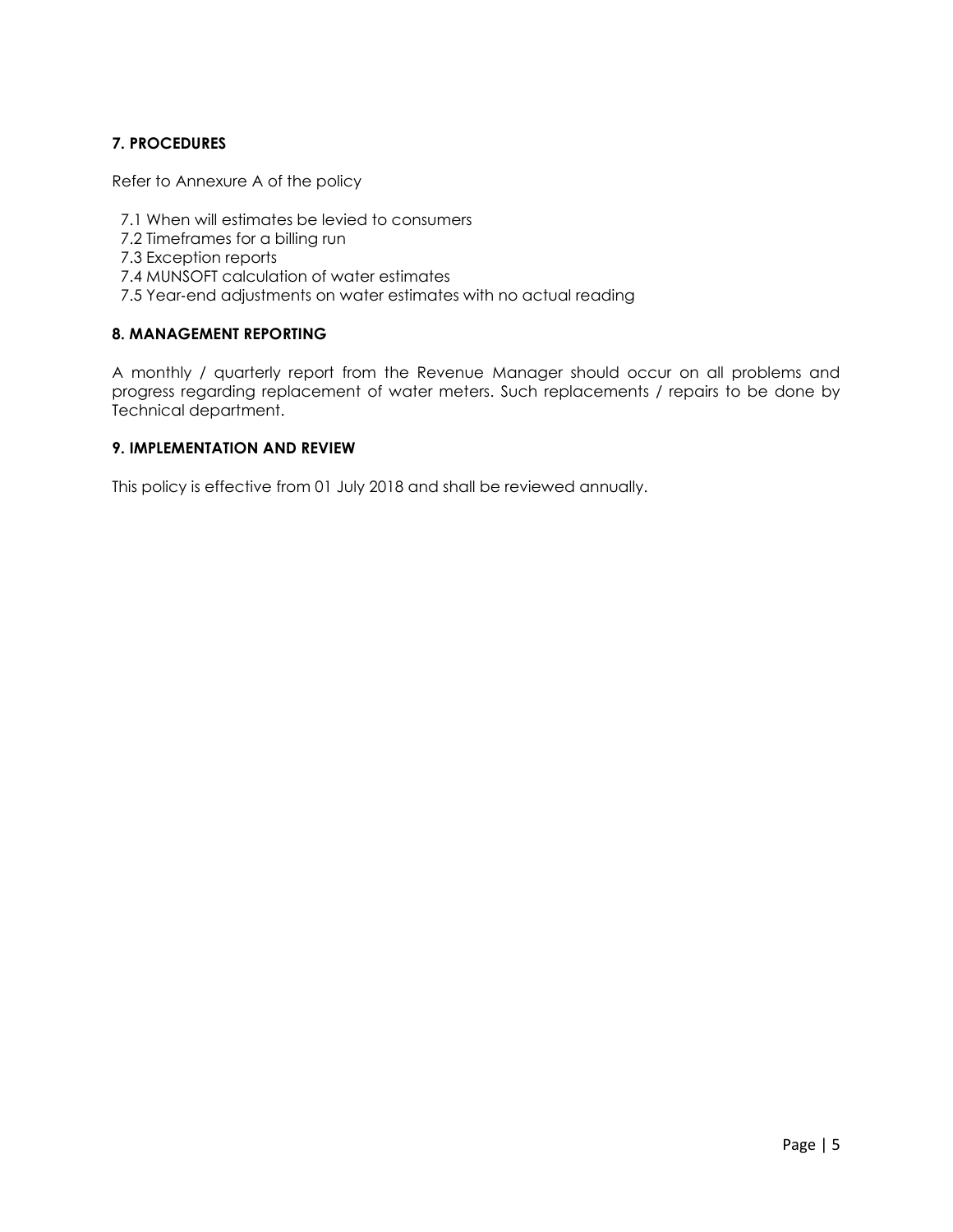### **ANNEXURE A**

| <b>Procedures</b>                                                                                                                                                                                                                                                                                                                                                                                                                                                                                                                                                                                                                                                                                                                                                                                                                                                                                                                                                                                                                                 | <b>Implemented</b><br>Yes / No | Source of<br>Information | <b>Time</b><br>frame | <b>Responsibility</b>  | Recommendation |
|---------------------------------------------------------------------------------------------------------------------------------------------------------------------------------------------------------------------------------------------------------------------------------------------------------------------------------------------------------------------------------------------------------------------------------------------------------------------------------------------------------------------------------------------------------------------------------------------------------------------------------------------------------------------------------------------------------------------------------------------------------------------------------------------------------------------------------------------------------------------------------------------------------------------------------------------------------------------------------------------------------------------------------------------------|--------------------------------|--------------------------|----------------------|------------------------|----------------|
|                                                                                                                                                                                                                                                                                                                                                                                                                                                                                                                                                                                                                                                                                                                                                                                                                                                                                                                                                                                                                                                   |                                |                          |                      |                        |                |
| 7.1) ESTIMATED LEVIES                                                                                                                                                                                                                                                                                                                                                                                                                                                                                                                                                                                                                                                                                                                                                                                                                                                                                                                                                                                                                             |                                |                          |                      |                        |                |
| Estimates will be levied in one<br>of the following<br>circumstances:                                                                                                                                                                                                                                                                                                                                                                                                                                                                                                                                                                                                                                                                                                                                                                                                                                                                                                                                                                             | Yes                            | Munsoft                  | Monthly              | <b>Billing section</b> |                |
| (i) In the absence of an<br>actual meter reading due to<br>one of the following reasons<br>the financial system<br>(Munsoft) will calculate an<br>estimate:                                                                                                                                                                                                                                                                                                                                                                                                                                                                                                                                                                                                                                                                                                                                                                                                                                                                                       |                                |                          |                      |                        |                |
| <b>ERROR CODES</b><br>Code - Description                                                                                                                                                                                                                                                                                                                                                                                                                                                                                                                                                                                                                                                                                                                                                                                                                                                                                                                                                                                                          | Yes                            | Munsoft                  | Monthly              | <b>Billing section</b> |                |
| 0000 - Unknown<br>0002 - Meter box covered<br>0003 - Meter damaged<br>0004 - Meter tampered with<br>0005 - Meter upside down<br>0007 - Meter covered<br>0008 - Meter box filled with<br>water<br>0009 - Bees in box<br>0016 - Meter too deep<br>0018 - Meter incorrectly<br>installed<br>0023 - Unreads<br>0051 - Dirty dials<br>0056 - Not unlocking (official)<br>0057 - Meter disconnected<br>0060 - Meter box obstructed<br>0061 - Meter removed<br>0062 - Meter replaced with<br>pre-paid<br>0063 - Refused entry<br>0064 - Cannot locate meter<br>0065 - Private lock on meter<br>box<br>0066 - No physical address<br>0079 - Gate locked<br>0080 - Dogs<br>0082 - Snake in box<br>0099 - Complex gate locked<br>0100 - Possible change in<br>land use<br>0101 - Internet reading<br>0102 - Photo reading<br>0103 - Protective structures<br>0104 - Not in route<br>0105 - Meter too high to read<br>0106 - Obstructed by vehicle<br>0107 - Unable to locate<br>Property<br>0108 - Community refused<br>entry<br>0109 - Meter dials unclear |                                |                          |                      |                        |                |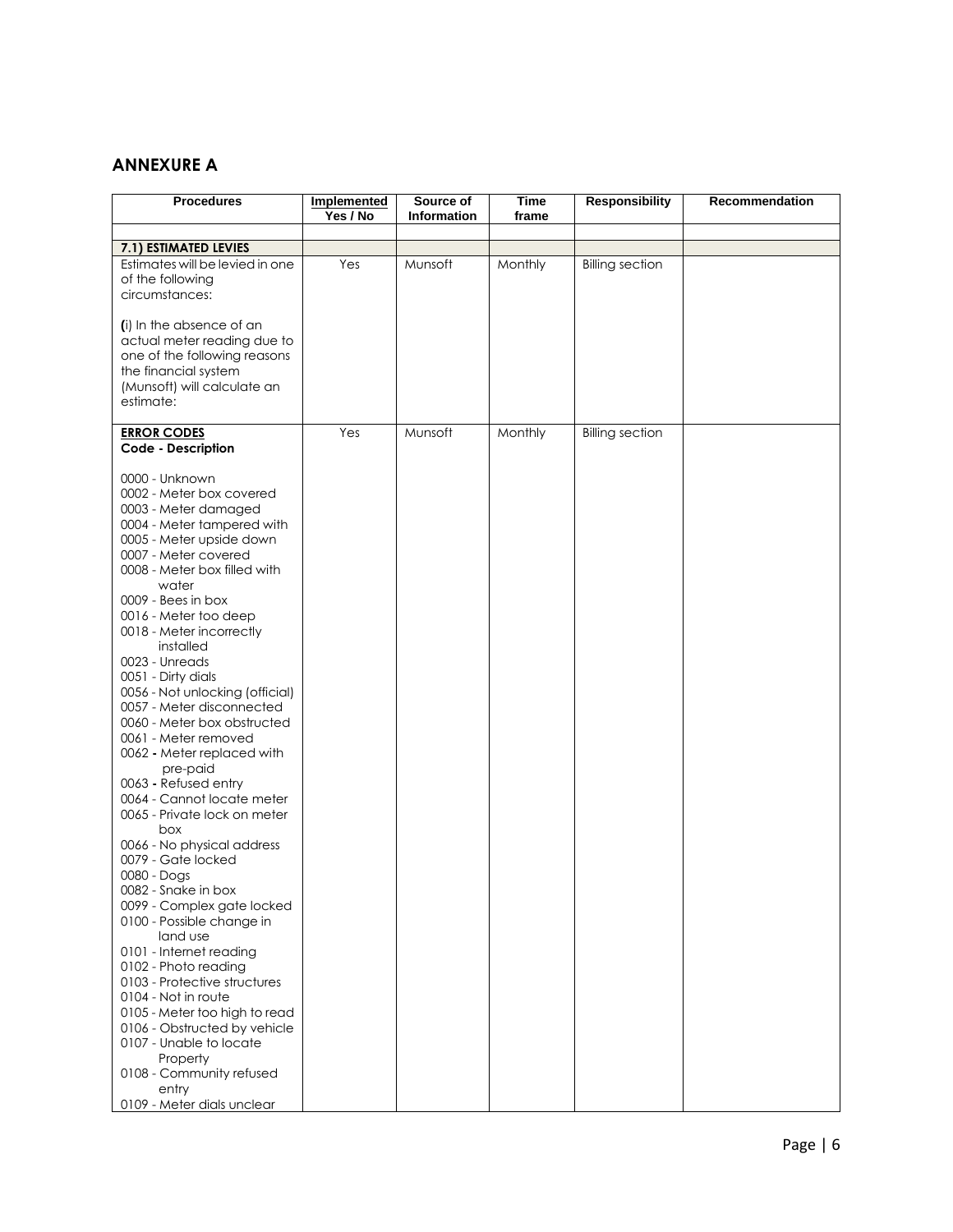| 0111 - Glass broken<br>0112 - No meter, straight pipe<br>0113 - Water leak<br>0114 - Replaced lid<br>0115 - Premises vacant<br>0116 - Meter disconnected<br>0117 - Can't see meter No.<br>0118 - Read by Consumer<br>0119 - New installation<br>0120 - Unknown location<br>9999 - Unknown<br>Yes<br>Munsoft<br>Monthly<br><b>Billing section</b><br>(ii) These estimates will be<br>reversed by means of a<br>meter adjustment or bulk<br>meter adjustment.<br><b>7.2 TIME-FRMAES FOR</b><br><b>BILLING RUN</b><br>Yes<br>(i) Reading are read on the<br>Munsoft<br>Monthly<br><b>Billing section</b><br>01st monthly, unless the 1st<br>falls on the weekend, in this<br>case the first applicable<br>working day.<br>(ii) Billing to take place<br>Yes<br>Munsoft<br>Monthly<br><b>Billing section</b><br>between the 20th & 25th<br>monthly, unless prevented<br>by circumstances beyond<br>the municipality's control, a<br>suitable date will be<br>determined.<br><b>7.3 EXCEPTION REPORTS</b><br>The following exception<br>reports should be done run<br>and reviewed on a monthly<br>basis for each billing cycle<br>before the dummy billing is<br>done.<br>Code-Description<br><b>Billing section</b><br>Yes<br>Munsoft<br>Monthly<br>before<br>01 - Active meters with no<br>billing<br>Consumption<br>02 - Inactive meters with<br>Consumption<br>03 - Negative consumption<br>04 - Meters not read<br>05 - Deviation report<br>06 - Bad meters<br>07 - High consumption<br>08 - Meters with capacity<br>09 - Meters estimated more |                    |  |  |  |
|--------------------------------------------------------------------------------------------------------------------------------------------------------------------------------------------------------------------------------------------------------------------------------------------------------------------------------------------------------------------------------------------------------------------------------------------------------------------------------------------------------------------------------------------------------------------------------------------------------------------------------------------------------------------------------------------------------------------------------------------------------------------------------------------------------------------------------------------------------------------------------------------------------------------------------------------------------------------------------------------------------------------------------------------------------------------------------------------------------------------------------------------------------------------------------------------------------------------------------------------------------------------------------------------------------------------------------------------------------------------------------------------------------------------------------------------------------------------------------------------------------------------------------------------------|--------------------|--|--|--|
|                                                                                                                                                                                                                                                                                                                                                                                                                                                                                                                                                                                                                                                                                                                                                                                                                                                                                                                                                                                                                                                                                                                                                                                                                                                                                                                                                                                                                                                                                                                                                  |                    |  |  |  |
|                                                                                                                                                                                                                                                                                                                                                                                                                                                                                                                                                                                                                                                                                                                                                                                                                                                                                                                                                                                                                                                                                                                                                                                                                                                                                                                                                                                                                                                                                                                                                  |                    |  |  |  |
|                                                                                                                                                                                                                                                                                                                                                                                                                                                                                                                                                                                                                                                                                                                                                                                                                                                                                                                                                                                                                                                                                                                                                                                                                                                                                                                                                                                                                                                                                                                                                  |                    |  |  |  |
|                                                                                                                                                                                                                                                                                                                                                                                                                                                                                                                                                                                                                                                                                                                                                                                                                                                                                                                                                                                                                                                                                                                                                                                                                                                                                                                                                                                                                                                                                                                                                  |                    |  |  |  |
|                                                                                                                                                                                                                                                                                                                                                                                                                                                                                                                                                                                                                                                                                                                                                                                                                                                                                                                                                                                                                                                                                                                                                                                                                                                                                                                                                                                                                                                                                                                                                  |                    |  |  |  |
|                                                                                                                                                                                                                                                                                                                                                                                                                                                                                                                                                                                                                                                                                                                                                                                                                                                                                                                                                                                                                                                                                                                                                                                                                                                                                                                                                                                                                                                                                                                                                  |                    |  |  |  |
|                                                                                                                                                                                                                                                                                                                                                                                                                                                                                                                                                                                                                                                                                                                                                                                                                                                                                                                                                                                                                                                                                                                                                                                                                                                                                                                                                                                                                                                                                                                                                  |                    |  |  |  |
|                                                                                                                                                                                                                                                                                                                                                                                                                                                                                                                                                                                                                                                                                                                                                                                                                                                                                                                                                                                                                                                                                                                                                                                                                                                                                                                                                                                                                                                                                                                                                  |                    |  |  |  |
|                                                                                                                                                                                                                                                                                                                                                                                                                                                                                                                                                                                                                                                                                                                                                                                                                                                                                                                                                                                                                                                                                                                                                                                                                                                                                                                                                                                                                                                                                                                                                  |                    |  |  |  |
|                                                                                                                                                                                                                                                                                                                                                                                                                                                                                                                                                                                                                                                                                                                                                                                                                                                                                                                                                                                                                                                                                                                                                                                                                                                                                                                                                                                                                                                                                                                                                  |                    |  |  |  |
|                                                                                                                                                                                                                                                                                                                                                                                                                                                                                                                                                                                                                                                                                                                                                                                                                                                                                                                                                                                                                                                                                                                                                                                                                                                                                                                                                                                                                                                                                                                                                  |                    |  |  |  |
|                                                                                                                                                                                                                                                                                                                                                                                                                                                                                                                                                                                                                                                                                                                                                                                                                                                                                                                                                                                                                                                                                                                                                                                                                                                                                                                                                                                                                                                                                                                                                  |                    |  |  |  |
|                                                                                                                                                                                                                                                                                                                                                                                                                                                                                                                                                                                                                                                                                                                                                                                                                                                                                                                                                                                                                                                                                                                                                                                                                                                                                                                                                                                                                                                                                                                                                  |                    |  |  |  |
|                                                                                                                                                                                                                                                                                                                                                                                                                                                                                                                                                                                                                                                                                                                                                                                                                                                                                                                                                                                                                                                                                                                                                                                                                                                                                                                                                                                                                                                                                                                                                  |                    |  |  |  |
|                                                                                                                                                                                                                                                                                                                                                                                                                                                                                                                                                                                                                                                                                                                                                                                                                                                                                                                                                                                                                                                                                                                                                                                                                                                                                                                                                                                                                                                                                                                                                  |                    |  |  |  |
|                                                                                                                                                                                                                                                                                                                                                                                                                                                                                                                                                                                                                                                                                                                                                                                                                                                                                                                                                                                                                                                                                                                                                                                                                                                                                                                                                                                                                                                                                                                                                  |                    |  |  |  |
|                                                                                                                                                                                                                                                                                                                                                                                                                                                                                                                                                                                                                                                                                                                                                                                                                                                                                                                                                                                                                                                                                                                                                                                                                                                                                                                                                                                                                                                                                                                                                  |                    |  |  |  |
|                                                                                                                                                                                                                                                                                                                                                                                                                                                                                                                                                                                                                                                                                                                                                                                                                                                                                                                                                                                                                                                                                                                                                                                                                                                                                                                                                                                                                                                                                                                                                  |                    |  |  |  |
|                                                                                                                                                                                                                                                                                                                                                                                                                                                                                                                                                                                                                                                                                                                                                                                                                                                                                                                                                                                                                                                                                                                                                                                                                                                                                                                                                                                                                                                                                                                                                  |                    |  |  |  |
|                                                                                                                                                                                                                                                                                                                                                                                                                                                                                                                                                                                                                                                                                                                                                                                                                                                                                                                                                                                                                                                                                                                                                                                                                                                                                                                                                                                                                                                                                                                                                  |                    |  |  |  |
|                                                                                                                                                                                                                                                                                                                                                                                                                                                                                                                                                                                                                                                                                                                                                                                                                                                                                                                                                                                                                                                                                                                                                                                                                                                                                                                                                                                                                                                                                                                                                  |                    |  |  |  |
|                                                                                                                                                                                                                                                                                                                                                                                                                                                                                                                                                                                                                                                                                                                                                                                                                                                                                                                                                                                                                                                                                                                                                                                                                                                                                                                                                                                                                                                                                                                                                  |                    |  |  |  |
|                                                                                                                                                                                                                                                                                                                                                                                                                                                                                                                                                                                                                                                                                                                                                                                                                                                                                                                                                                                                                                                                                                                                                                                                                                                                                                                                                                                                                                                                                                                                                  |                    |  |  |  |
|                                                                                                                                                                                                                                                                                                                                                                                                                                                                                                                                                                                                                                                                                                                                                                                                                                                                                                                                                                                                                                                                                                                                                                                                                                                                                                                                                                                                                                                                                                                                                  |                    |  |  |  |
|                                                                                                                                                                                                                                                                                                                                                                                                                                                                                                                                                                                                                                                                                                                                                                                                                                                                                                                                                                                                                                                                                                                                                                                                                                                                                                                                                                                                                                                                                                                                                  |                    |  |  |  |
|                                                                                                                                                                                                                                                                                                                                                                                                                                                                                                                                                                                                                                                                                                                                                                                                                                                                                                                                                                                                                                                                                                                                                                                                                                                                                                                                                                                                                                                                                                                                                  |                    |  |  |  |
|                                                                                                                                                                                                                                                                                                                                                                                                                                                                                                                                                                                                                                                                                                                                                                                                                                                                                                                                                                                                                                                                                                                                                                                                                                                                                                                                                                                                                                                                                                                                                  |                    |  |  |  |
|                                                                                                                                                                                                                                                                                                                                                                                                                                                                                                                                                                                                                                                                                                                                                                                                                                                                                                                                                                                                                                                                                                                                                                                                                                                                                                                                                                                                                                                                                                                                                  |                    |  |  |  |
|                                                                                                                                                                                                                                                                                                                                                                                                                                                                                                                                                                                                                                                                                                                                                                                                                                                                                                                                                                                                                                                                                                                                                                                                                                                                                                                                                                                                                                                                                                                                                  |                    |  |  |  |
|                                                                                                                                                                                                                                                                                                                                                                                                                                                                                                                                                                                                                                                                                                                                                                                                                                                                                                                                                                                                                                                                                                                                                                                                                                                                                                                                                                                                                                                                                                                                                  |                    |  |  |  |
|                                                                                                                                                                                                                                                                                                                                                                                                                                                                                                                                                                                                                                                                                                                                                                                                                                                                                                                                                                                                                                                                                                                                                                                                                                                                                                                                                                                                                                                                                                                                                  |                    |  |  |  |
|                                                                                                                                                                                                                                                                                                                                                                                                                                                                                                                                                                                                                                                                                                                                                                                                                                                                                                                                                                                                                                                                                                                                                                                                                                                                                                                                                                                                                                                                                                                                                  |                    |  |  |  |
|                                                                                                                                                                                                                                                                                                                                                                                                                                                                                                                                                                                                                                                                                                                                                                                                                                                                                                                                                                                                                                                                                                                                                                                                                                                                                                                                                                                                                                                                                                                                                  |                    |  |  |  |
|                                                                                                                                                                                                                                                                                                                                                                                                                                                                                                                                                                                                                                                                                                                                                                                                                                                                                                                                                                                                                                                                                                                                                                                                                                                                                                                                                                                                                                                                                                                                                  |                    |  |  |  |
|                                                                                                                                                                                                                                                                                                                                                                                                                                                                                                                                                                                                                                                                                                                                                                                                                                                                                                                                                                                                                                                                                                                                                                                                                                                                                                                                                                                                                                                                                                                                                  |                    |  |  |  |
|                                                                                                                                                                                                                                                                                                                                                                                                                                                                                                                                                                                                                                                                                                                                                                                                                                                                                                                                                                                                                                                                                                                                                                                                                                                                                                                                                                                                                                                                                                                                                  |                    |  |  |  |
|                                                                                                                                                                                                                                                                                                                                                                                                                                                                                                                                                                                                                                                                                                                                                                                                                                                                                                                                                                                                                                                                                                                                                                                                                                                                                                                                                                                                                                                                                                                                                  |                    |  |  |  |
|                                                                                                                                                                                                                                                                                                                                                                                                                                                                                                                                                                                                                                                                                                                                                                                                                                                                                                                                                                                                                                                                                                                                                                                                                                                                                                                                                                                                                                                                                                                                                  |                    |  |  |  |
|                                                                                                                                                                                                                                                                                                                                                                                                                                                                                                                                                                                                                                                                                                                                                                                                                                                                                                                                                                                                                                                                                                                                                                                                                                                                                                                                                                                                                                                                                                                                                  |                    |  |  |  |
|                                                                                                                                                                                                                                                                                                                                                                                                                                                                                                                                                                                                                                                                                                                                                                                                                                                                                                                                                                                                                                                                                                                                                                                                                                                                                                                                                                                                                                                                                                                                                  |                    |  |  |  |
|                                                                                                                                                                                                                                                                                                                                                                                                                                                                                                                                                                                                                                                                                                                                                                                                                                                                                                                                                                                                                                                                                                                                                                                                                                                                                                                                                                                                                                                                                                                                                  |                    |  |  |  |
|                                                                                                                                                                                                                                                                                                                                                                                                                                                                                                                                                                                                                                                                                                                                                                                                                                                                                                                                                                                                                                                                                                                                                                                                                                                                                                                                                                                                                                                                                                                                                  |                    |  |  |  |
|                                                                                                                                                                                                                                                                                                                                                                                                                                                                                                                                                                                                                                                                                                                                                                                                                                                                                                                                                                                                                                                                                                                                                                                                                                                                                                                                                                                                                                                                                                                                                  |                    |  |  |  |
|                                                                                                                                                                                                                                                                                                                                                                                                                                                                                                                                                                                                                                                                                                                                                                                                                                                                                                                                                                                                                                                                                                                                                                                                                                                                                                                                                                                                                                                                                                                                                  |                    |  |  |  |
|                                                                                                                                                                                                                                                                                                                                                                                                                                                                                                                                                                                                                                                                                                                                                                                                                                                                                                                                                                                                                                                                                                                                                                                                                                                                                                                                                                                                                                                                                                                                                  |                    |  |  |  |
|                                                                                                                                                                                                                                                                                                                                                                                                                                                                                                                                                                                                                                                                                                                                                                                                                                                                                                                                                                                                                                                                                                                                                                                                                                                                                                                                                                                                                                                                                                                                                  |                    |  |  |  |
|                                                                                                                                                                                                                                                                                                                                                                                                                                                                                                                                                                                                                                                                                                                                                                                                                                                                                                                                                                                                                                                                                                                                                                                                                                                                                                                                                                                                                                                                                                                                                  |                    |  |  |  |
|                                                                                                                                                                                                                                                                                                                                                                                                                                                                                                                                                                                                                                                                                                                                                                                                                                                                                                                                                                                                                                                                                                                                                                                                                                                                                                                                                                                                                                                                                                                                                  |                    |  |  |  |
| Than 3 months                                                                                                                                                                                                                                                                                                                                                                                                                                                                                                                                                                                                                                                                                                                                                                                                                                                                                                                                                                                                                                                                                                                                                                                                                                                                                                                                                                                                                                                                                                                                    |                    |  |  |  |
| Procedures to be executed                                                                                                                                                                                                                                                                                                                                                                                                                                                                                                                                                                                                                                                                                                                                                                                                                                                                                                                                                                                                                                                                                                                                                                                                                                                                                                                                                                                                                                                                                                                        |                    |  |  |  |
| on this report:                                                                                                                                                                                                                                                                                                                                                                                                                                                                                                                                                                                                                                                                                                                                                                                                                                                                                                                                                                                                                                                                                                                                                                                                                                                                                                                                                                                                                                                                                                                                  |                    |  |  |  |
| All deviations and<br>Yes<br>Munsoft<br>Monthly<br><b>Billing section</b>                                                                                                                                                                                                                                                                                                                                                                                                                                                                                                                                                                                                                                                                                                                                                                                                                                                                                                                                                                                                                                                                                                                                                                                                                                                                                                                                                                                                                                                                        |                    |  |  |  |
| exceptions should be<br>before                                                                                                                                                                                                                                                                                                                                                                                                                                                                                                                                                                                                                                                                                                                                                                                                                                                                                                                                                                                                                                                                                                                                                                                                                                                                                                                                                                                                                                                                                                                   |                    |  |  |  |
| identified on the meter<br>billing                                                                                                                                                                                                                                                                                                                                                                                                                                                                                                                                                                                                                                                                                                                                                                                                                                                                                                                                                                                                                                                                                                                                                                                                                                                                                                                                                                                                                                                                                                               |                    |  |  |  |
| exception reports should be                                                                                                                                                                                                                                                                                                                                                                                                                                                                                                                                                                                                                                                                                                                                                                                                                                                                                                                                                                                                                                                                                                                                                                                                                                                                                                                                                                                                                                                                                                                      |                    |  |  |  |
| investigated, adjustments                                                                                                                                                                                                                                                                                                                                                                                                                                                                                                                                                                                                                                                                                                                                                                                                                                                                                                                                                                                                                                                                                                                                                                                                                                                                                                                                                                                                                                                                                                                        |                    |  |  |  |
| made and properly                                                                                                                                                                                                                                                                                                                                                                                                                                                                                                                                                                                                                                                                                                                                                                                                                                                                                                                                                                                                                                                                                                                                                                                                                                                                                                                                                                                                                                                                                                                                |                    |  |  |  |
| documented.<br>The report with all the<br>Yes<br>Munsoft<br>Monthly<br><b>Billing section</b>                                                                                                                                                                                                                                                                                                                                                                                                                                                                                                                                                                                                                                                                                                                                                                                                                                                                                                                                                                                                                                                                                                                                                                                                                                                                                                                                                                                                                                                    |                    |  |  |  |
| before                                                                                                                                                                                                                                                                                                                                                                                                                                                                                                                                                                                                                                                                                                                                                                                                                                                                                                                                                                                                                                                                                                                                                                                                                                                                                                                                                                                                                                                                                                                                           |                    |  |  |  |
| adjustments should be<br>billing                                                                                                                                                                                                                                                                                                                                                                                                                                                                                                                                                                                                                                                                                                                                                                                                                                                                                                                                                                                                                                                                                                                                                                                                                                                                                                                                                                                                                                                                                                                 | proposed changes / |  |  |  |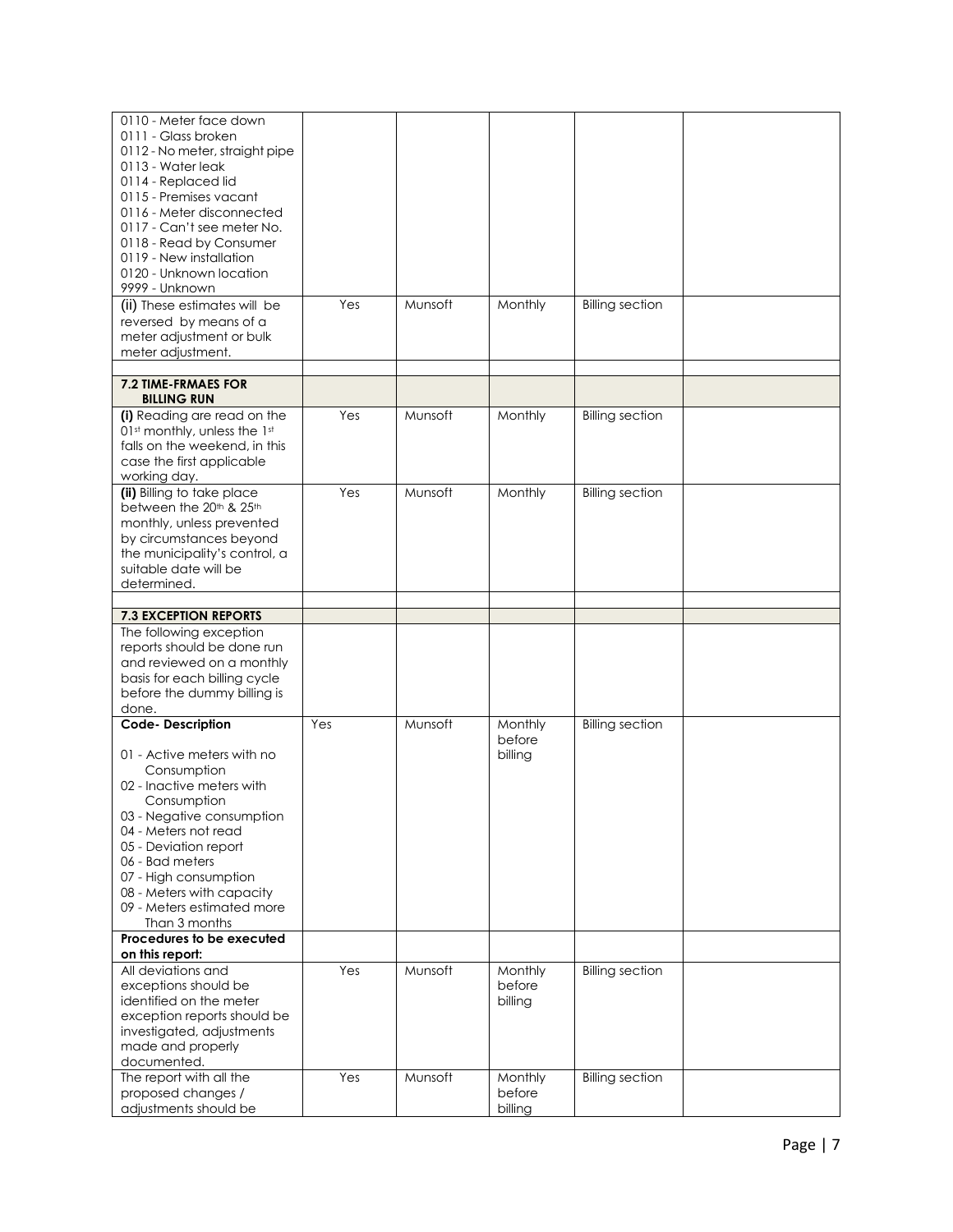| signed by the Revenue<br>Manager and / or Revenue<br>Accountant as evidence of<br>review.                                                                                                                                                           |     |         |                              |                        |  |
|-----------------------------------------------------------------------------------------------------------------------------------------------------------------------------------------------------------------------------------------------------|-----|---------|------------------------------|------------------------|--|
| All reports should be filed<br>with the supporting<br>documents for audit<br>purposes.                                                                                                                                                              | Yes | Munsoft | Monthly<br>before<br>billing | <b>Billing section</b> |  |
| 7.4 MUNSOFT CALCULATION<br>OF WATER ESTIMATES                                                                                                                                                                                                       |     |         |                              |                        |  |
| The MUNSOFT formula used<br>to determine the water<br>estimate for the particular<br>month and any underlying<br>assumptions used by the<br>formula to determine the<br>estimate:                                                                   | Yes | Munsoft | Monthly                      | <b>Billing section</b> |  |
| Meter<br>Daily<br>Average x<br>30days / 6 months                                                                                                                                                                                                    |     |         |                              |                        |  |
| Any codes if applicable,<br>used by the MUNSOFT system<br>in order to inform the system<br>of the estimate to be made<br>for the particular month.                                                                                                  |     |         |                              |                        |  |
| The system looks at the<br>reading - if zero the system<br>sees the meter as 'unread'.<br>Averaging is done on 'not<br>read' meters indicated by an<br>'N'                                                                                          |     |         |                              |                        |  |
| 7.5 YEAR END ADJUSTMENTS<br>ON WATER ESTIMATES WITH<br><b>NO ACTUAL READINGS</b>                                                                                                                                                                    |     |         |                              |                        |  |
| The Municipality should<br>process an adjustment at<br>year end based on the<br>outcome of a reasonability<br>test performed on the<br>meters for which estimates<br>were levied but no actual<br>reading was available for<br>the 12 month period. |     |         |                              |                        |  |
| Procedures:<br>1.) Obtain a list of all water<br>meters with estimates as at<br>30 June:                                                                                                                                                            |     |         |                              |                        |  |
| a) As minimum, a list should<br>include the following:                                                                                                                                                                                              |     |         |                              |                        |  |
| i) Account number<br>ii) Meter number<br>iii)Code/Reason for<br>estimate<br>iv)Date of last meter<br>reading and last meter<br>reading                                                                                                              |     |         |                              |                        |  |